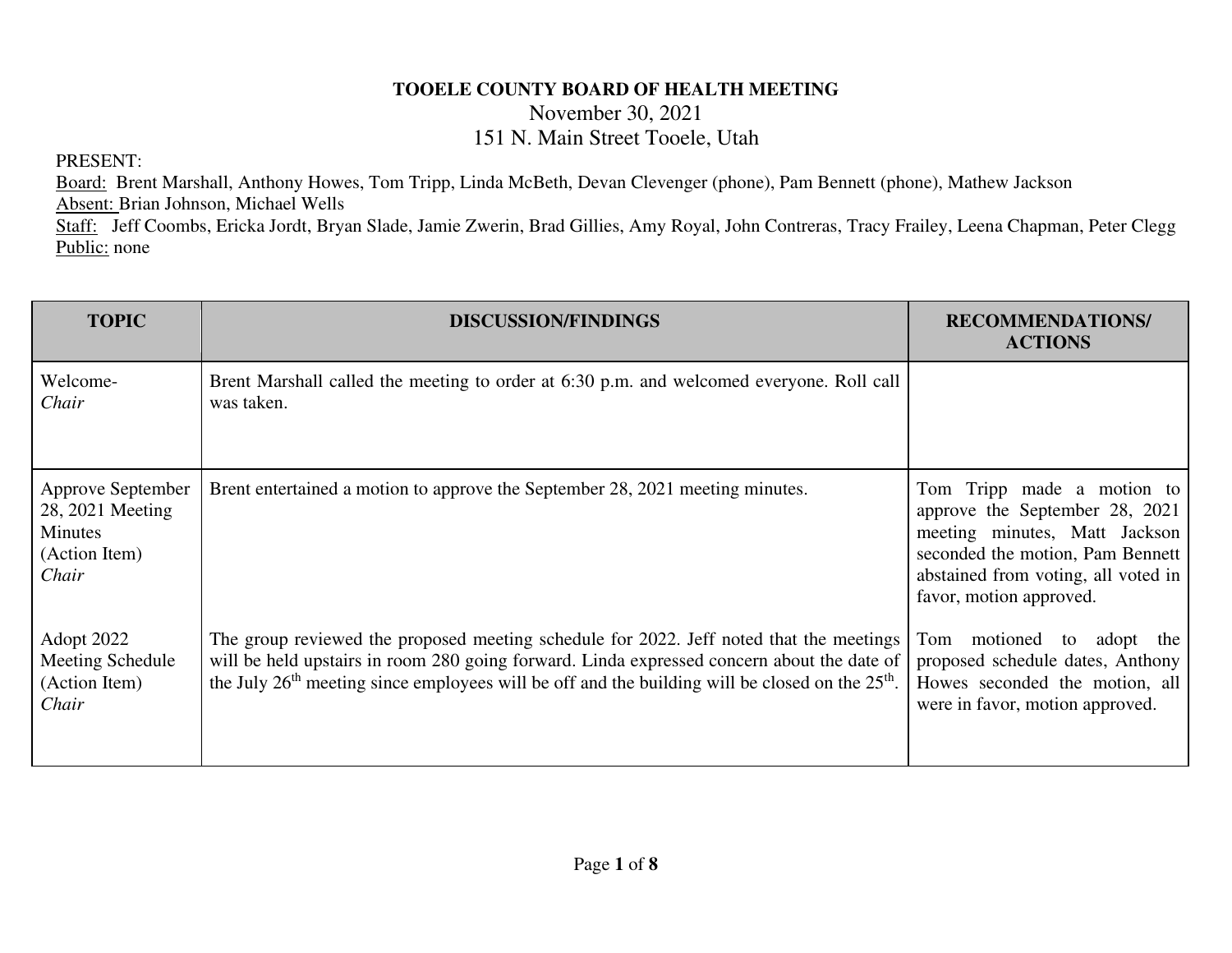| <b>Board Member</b><br><b>Assignment Reports</b><br>(Information Item)<br>Chair | Tom is assigned to follow the Opioid lawsuit. He noted there has been substantial movement<br>since he last gave an update. Tooele County joined the lawsuit along with 20 out of 29 other<br>counties in the state. The settlement funds will be distributed amongst all counties in the state<br>whether they joined the lawsuit or not. There will be incentives for settling if 100% of the<br>complainants agree. Utah would get 100% of their portion but if less than 100% agree they<br>will only get 85% of their portion. Funds will be divided by states by population. States would<br>receive 50% upfront and the other 50% over eighteen years to be used for education and<br>treatment. Utah would receive about \$260,000,000 and Tooele County would receive about<br>\$4,000,000. Linda wondered how much it has cost the county directly, that is unknown but<br>75% of the crime in the county is related to drugs and or alcohol. Brent mentioned the high<br>percentage of court cases related to opioid use. Jeff added that though opioids was the main<br>concern it has now turned to fentanyl.<br>Linda reported that the state will hold a meeting tomorrow on the Symposium that was<br>cancelled due to COVID, and they will discuss holding it at a later date. |  |
|---------------------------------------------------------------------------------|-------------------------------------------------------------------------------------------------------------------------------------------------------------------------------------------------------------------------------------------------------------------------------------------------------------------------------------------------------------------------------------------------------------------------------------------------------------------------------------------------------------------------------------------------------------------------------------------------------------------------------------------------------------------------------------------------------------------------------------------------------------------------------------------------------------------------------------------------------------------------------------------------------------------------------------------------------------------------------------------------------------------------------------------------------------------------------------------------------------------------------------------------------------------------------------------------------------------------------------------------------------------------------------------------|--|
| Health Officer's<br>Report<br>COVID-19 $&$                                      | Jeff announced that Brian Johnson is stepping down from serving on this board. Selecting a<br>new representative will be on the next COG meeting agenda. We will recognize Brian for<br>his service at the next meeting. Brent Marshall and Devan Clevenger have agreed to serve<br>another term.                                                                                                                                                                                                                                                                                                                                                                                                                                                                                                                                                                                                                                                                                                                                                                                                                                                                                                                                                                                               |  |
| Vaccination Update                                                              |                                                                                                                                                                                                                                                                                                                                                                                                                                                                                                                                                                                                                                                                                                                                                                                                                                                                                                                                                                                                                                                                                                                                                                                                                                                                                                 |  |
| (Information Item)                                                              | Jeff gave an update on staffing. He introduced Peter Clegg- Prevention Services<br>Coordinator. He noted that while the state is preparing to combine health and human                                                                                                                                                                                                                                                                                                                                                                                                                                                                                                                                                                                                                                                                                                                                                                                                                                                                                                                                                                                                                                                                                                                          |  |
| On the Horizon-                                                                 | services at the state level; Tooele County Health Department has already done this over a                                                                                                                                                                                                                                                                                                                                                                                                                                                                                                                                                                                                                                                                                                                                                                                                                                                                                                                                                                                                                                                                                                                                                                                                       |  |
| <b>COVID</b> Treatment<br>(Information Item)                                    | year ago. Prevention Services and Health Promotion work together to coordinate services.<br>Jeff introduced Leena Chapman as the new Health Equity Coordinator; she previously held<br>positions as a Health Educator and the Vital Records Registrar. Jamie announced Chuck                                                                                                                                                                                                                                                                                                                                                                                                                                                                                                                                                                                                                                                                                                                                                                                                                                                                                                                                                                                                                    |  |
| Funds for Senior                                                                | Holland as a new UTA Driver and Scott Cottrell as a Medical Transport Driver.                                                                                                                                                                                                                                                                                                                                                                                                                                                                                                                                                                                                                                                                                                                                                                                                                                                                                                                                                                                                                                                                                                                                                                                                                   |  |
| <b>Center Repairs</b><br>(Information Item)                                     | Transportation from Tooele to Salt Lake for medical appointments is available once again.                                                                                                                                                                                                                                                                                                                                                                                                                                                                                                                                                                                                                                                                                                                                                                                                                                                                                                                                                                                                                                                                                                                                                                                                       |  |
|                                                                                 | Jeff presented the BOH COVID-19 Status Report for the State of Utah and Tooele County.                                                                                                                                                                                                                                                                                                                                                                                                                                                                                                                                                                                                                                                                                                                                                                                                                                                                                                                                                                                                                                                                                                                                                                                                          |  |
| <b>Staffing Update</b><br>(Information Item)                                    | State of Utah as of November 30, 2021-                                                                                                                                                                                                                                                                                                                                                                                                                                                                                                                                                                                                                                                                                                                                                                                                                                                                                                                                                                                                                                                                                                                                                                                                                                                          |  |
| Jeff Coombs                                                                     |                                                                                                                                                                                                                                                                                                                                                                                                                                                                                                                                                                                                                                                                                                                                                                                                                                                                                                                                                                                                                                                                                                                                                                                                                                                                                                 |  |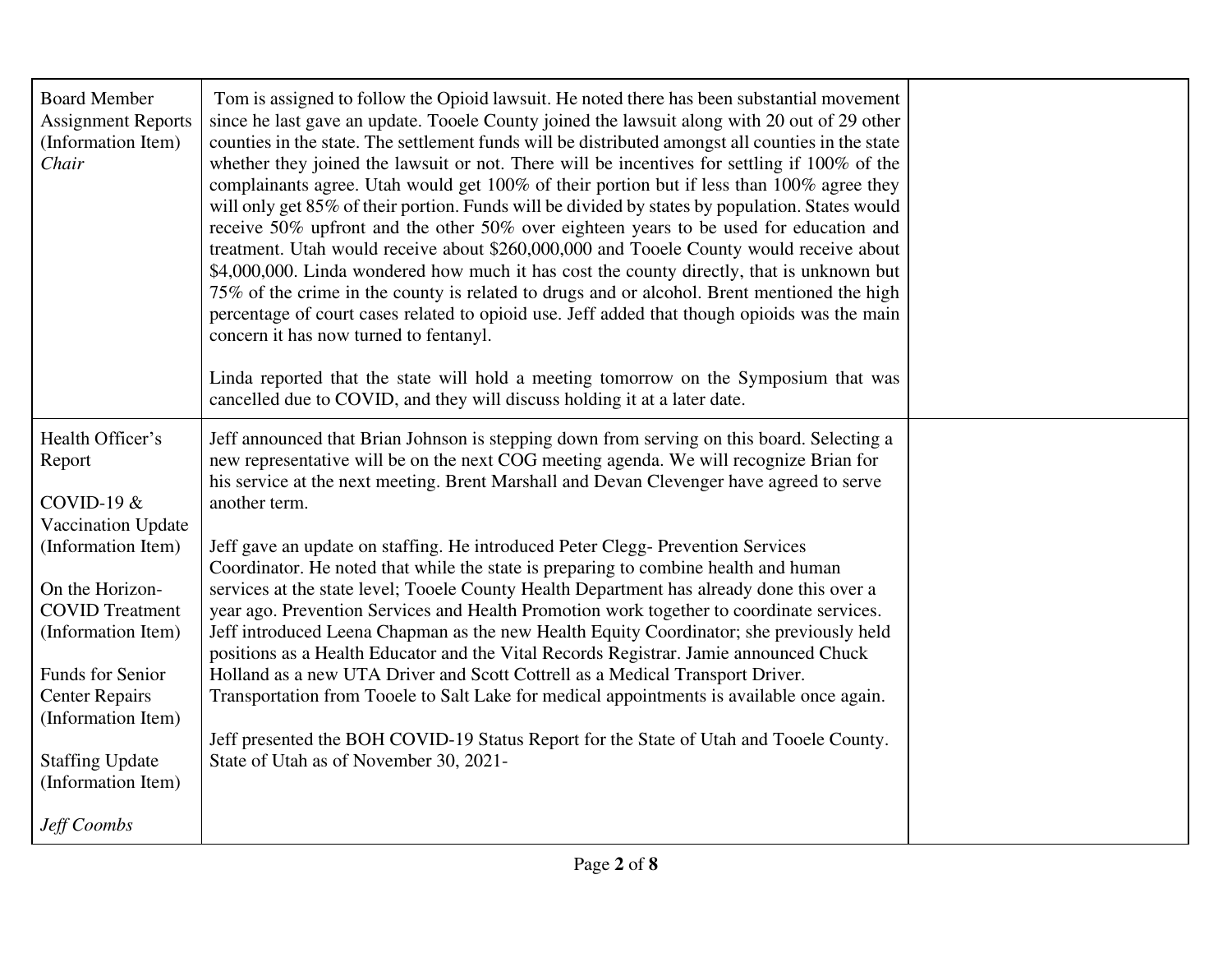Tooele County- cases have dropped slightly since the beginning of the month. We reached our all-time high since the pandemic began of 67 cases per day just over a month ago. An increase is expected following Thanksgiving and the Omicron variant being much more transmissible.

Tooele County:

- 13,382 total cases
- 500 total hospitalizations (most severe cases are transferred to Salt Lake hospitals)
- 79 deaths
- 7-day case rate 27.4 cases/day (40% lower 7-day case rate than at this time last year)
- 40% lower 7-day case rate this time last year
- 59% lower 7-day case rate since October 26, 2021, the highest case rate since the pandemic began
- Tooele County 14-day case rate per 100,000: 691. Tooele County is still the  $2<sup>nd</sup>$ highest in Utah behind Box Elder County, and still considered in a high transmission rate per the CDC and UDOH guidelines of >325
- 7 day rolling average Percent Positive tests is (test/Test) 10.75%
- Incidence Growth: .63 indicating a decline in cases
- Test Sites: Tooele Monday-Saturday 7am 7pm, Grantsville Thursday & Saturday  $12$ pm –  $7$ pm

Incidence Growth rate is down to .63 and we are seeing a downward trend of our EPI curve Testing is still available in both Tooele and Grantsville. Tracy Frailey expects testing to pick up next week after being a slower week last week due to the holiday. Jeff showed a statewide graph comparing the number of cases in children in 2020 compared to 2021. Cases in 11–17-year-olds have dropped off; this shows the vaccine is working. The vaccine has been available for 5-11 years olds for the last three weeks, second doses for this age group will be offered next week. Though the hospitalization rate for children is less than the rate for adults, children can still become infected and spread the virus.

Matt shared that schools are doing well; positivity rates have dropped, and testing continues. They are starting to see an increase in students being sick with a cold or flu. No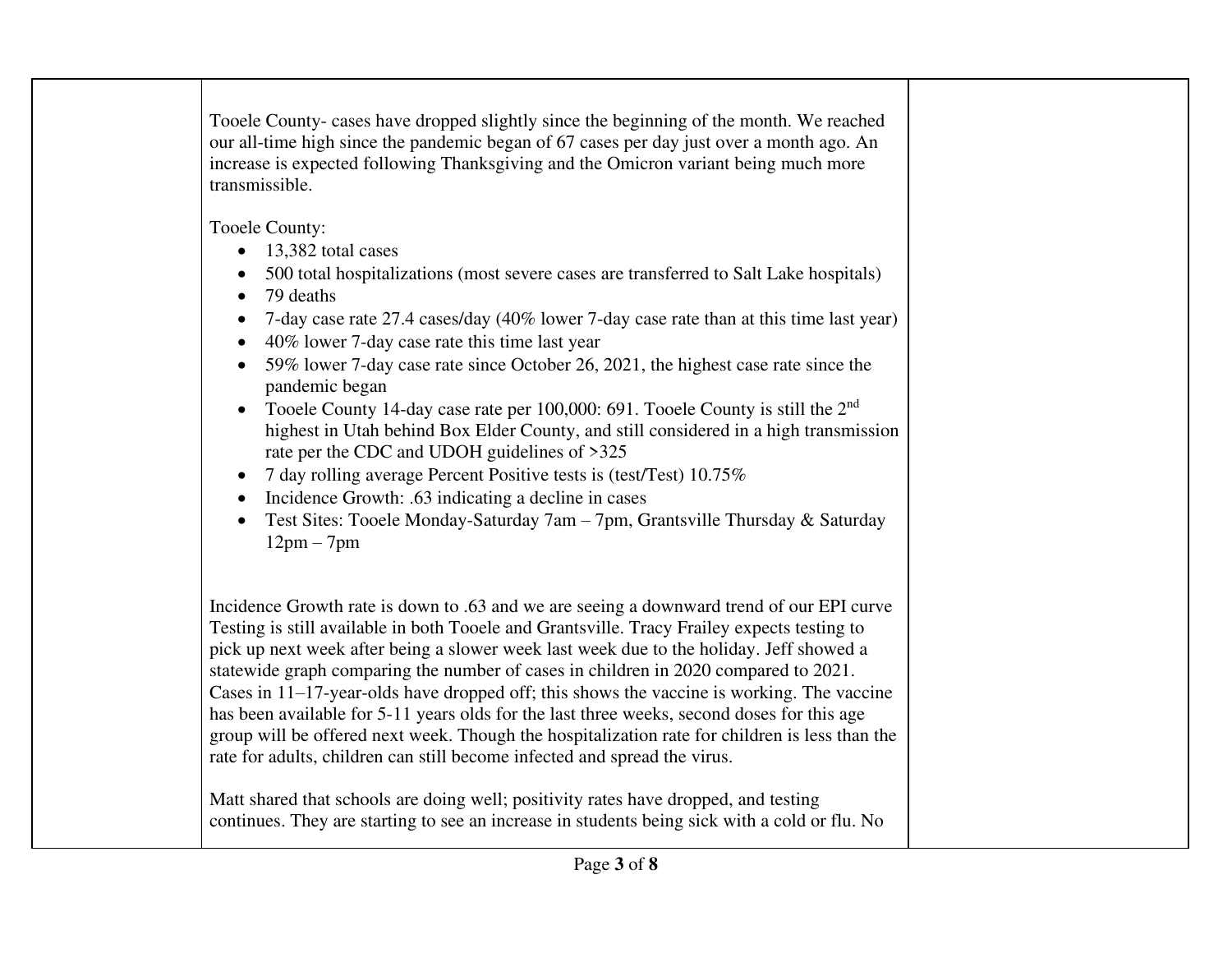school is currently meeting the "test to stay" threshold.

Statewide Hospitalization ICU Utilization is at 88.6%, 40% are COVID patients. The Tooele hospital currently only has two patients being treated for COVID. There have been 18 fatalities in Tooele since October 1, 2021 of which 12 were unvaccinated 5 unknown vaccination status and one breakthrough case. Linda asked how a medical examiner will list cause of death for someone who had COVID, recovered and then died? John said it would probably be listed as COVID related. The number of people getting their  $1<sup>st</sup>$  dose of the vaccine has slowed down considerably.

Statewide and Tooele vaccination rates:

- 63.7% of all Utahns received at least one dose, 55.3% Tooele
- 55.4% of all Utahns fully vaccinated, 48.1% Tooele
- 68.8% 5+ received at least one dose, 60% Tooele
- 59.9% 5+ fully vaccinated, 52% Toole
- 49.2% of Tooele County 12-17 years olds are fully vaccinated

Jeff shared the following statistics for vaccinated vs. unvaccinated- 3.1x greater risk of testing positive for COVID, 6.6x greater risk of hospitalization, 7.8x greater risk of dying.

Some new developments with treatment of COVID include monoclonal antibody treatment which can significantly reduce a persons chances of becoming hospitalized or dying. There are several locations in Salt Lake that offer the treatment; we are actively working on getting a location in Tooele to offer the IV treatment. Treatment is most successful if given within the first 5 days of becoming infected. A provider needs to make the referral for a patient to receive the treatment. Approval is expected within the next two weeks for two different anti-viral medications; AstraZeneca and Molnupirivir; again, treatment is most successful when given within the first 5 days. We should receive our first shipment of the medicine in the state this week, Tooele will receive 20 regimens that will be distributed by Mountain West Medical Center. We have set up vaccine clinics at every school offering the vaccine to the 5–11-year-olds in addition to continue offering the vaccine here at the Health Department. About 300-400 doses per week of  $1<sup>st</sup>$ ,  $2<sup>nd</sup>$  and booster shots are given here at the Health Department.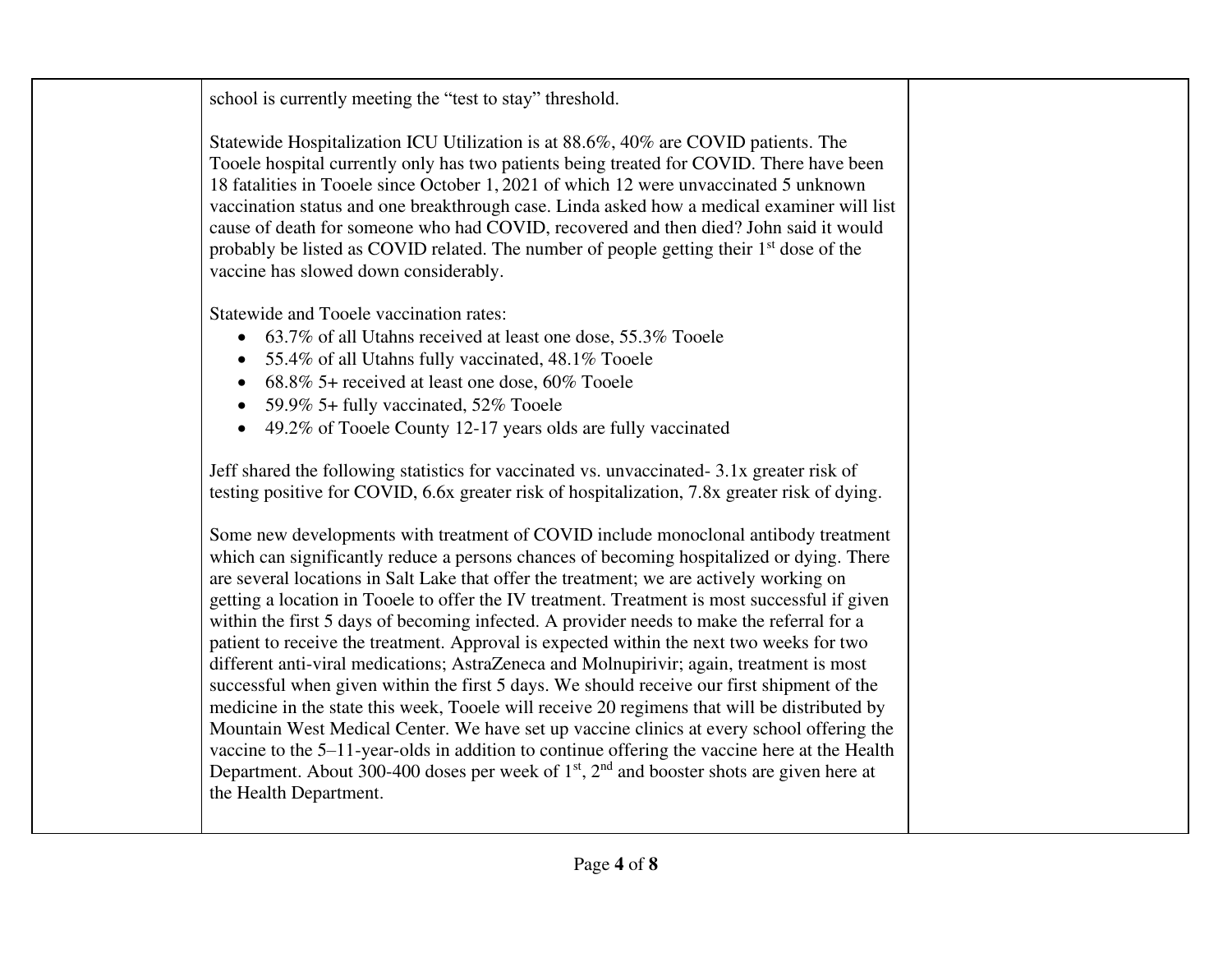|                                                                                     | John spoke of the Omicron variant, first detected in South Africa. The variant was detected<br>through sequencing of positive test samples. He explained that this variant is significantly<br>different because it has about 30 mutations, it is much more transmissible and possibly can<br>evade the vaccines we have. We will have more information on the variant in about two<br>weeks. The variant has already been detected in 20 other countries, including Canada. Jeff<br>added that there are 5 suspected cases in Utah that are being sent to the CDC for<br>sequencing. John reminded the group to continue with these basic health measures; social<br>distancing, handwashing and wearing masks and staying home when sick. It is unknown at<br>this time how much protection the three vaccines will provide at this time.<br>Jeff gave an update on the flood at the Grantsville Senior Center due to a leaking water<br>heater. The flooring was completely ruined, some of the walls were ruined. For some<br>unknown reason the building was removed from our insurance company earlier this year so<br>the \$50,000 to remediate the damage and \$30,000 in repairs had to come out of our budget.<br>A budget adjustment request was submitted and funds from the accumulated fund balance<br>will be used along with funds that were previously allocated to remodel the kitchen in the<br>USU Extension auditorium at the Health Department. Jamie announced that transportation<br>is being offered to anyone who would like to go to the Tooele Senior Center while the<br>Grantsville Center is being repaired. Brent commended Jamie and her staff for doing a<br>great job.<br>Linda talked about the significant isolation older adults are experiencing and wants to make<br>sure this is on the radar, including the mental health aspect. Jamie noted the penetration rate<br>of seniors participating in offered services last year was about 12% in Tooele which is<br>average compared to the state. Brent noted the success of several programs such as the<br>Meals on Wheels being delivered to homebound seniors and the meals being offered at the<br>centers. Jamie also spoke to the "baby boomer" generation being less willing to come to a<br>senior center than they would be to going to a recreation or community center. Jeff<br>recognized that isolation, suicide, anxiety, depression etc. has been seen across all age<br>groups as was shared in Peter's presentation. |    |
|-------------------------------------------------------------------------------------|--------------------------------------------------------------------------------------------------------------------------------------------------------------------------------------------------------------------------------------------------------------------------------------------------------------------------------------------------------------------------------------------------------------------------------------------------------------------------------------------------------------------------------------------------------------------------------------------------------------------------------------------------------------------------------------------------------------------------------------------------------------------------------------------------------------------------------------------------------------------------------------------------------------------------------------------------------------------------------------------------------------------------------------------------------------------------------------------------------------------------------------------------------------------------------------------------------------------------------------------------------------------------------------------------------------------------------------------------------------------------------------------------------------------------------------------------------------------------------------------------------------------------------------------------------------------------------------------------------------------------------------------------------------------------------------------------------------------------------------------------------------------------------------------------------------------------------------------------------------------------------------------------------------------------------------------------------------------------------------------------------------------------------------------------------------------------------------------------------------------------------------------------------------------------------------------------------------------------------------------------------------------------------------------------------------------------------------------------------------------------------------------------------------------------------------------------------------------------------------------------------------------------------|----|
| <b>Financial Report</b><br>October 2021<br><b>Financial Report</b><br>(Action Item) | Brad referred to the handout titled Actual vs Budget Eight Months Ended October 31, 2021<br>$(83\% \text{ of year}).$<br>Brad summarized the following:                                                                                                                                                                                                                                                                                                                                                                                                                                                                                                                                                                                                                                                                                                                                                                                                                                                                                                                                                                                                                                                                                                                                                                                                                                                                                                                                                                                                                                                                                                                                                                                                                                                                                                                                                                                                                                                                                                                                                                                                                                                                                                                                                                                                                                                                                                                                                                        | 16 |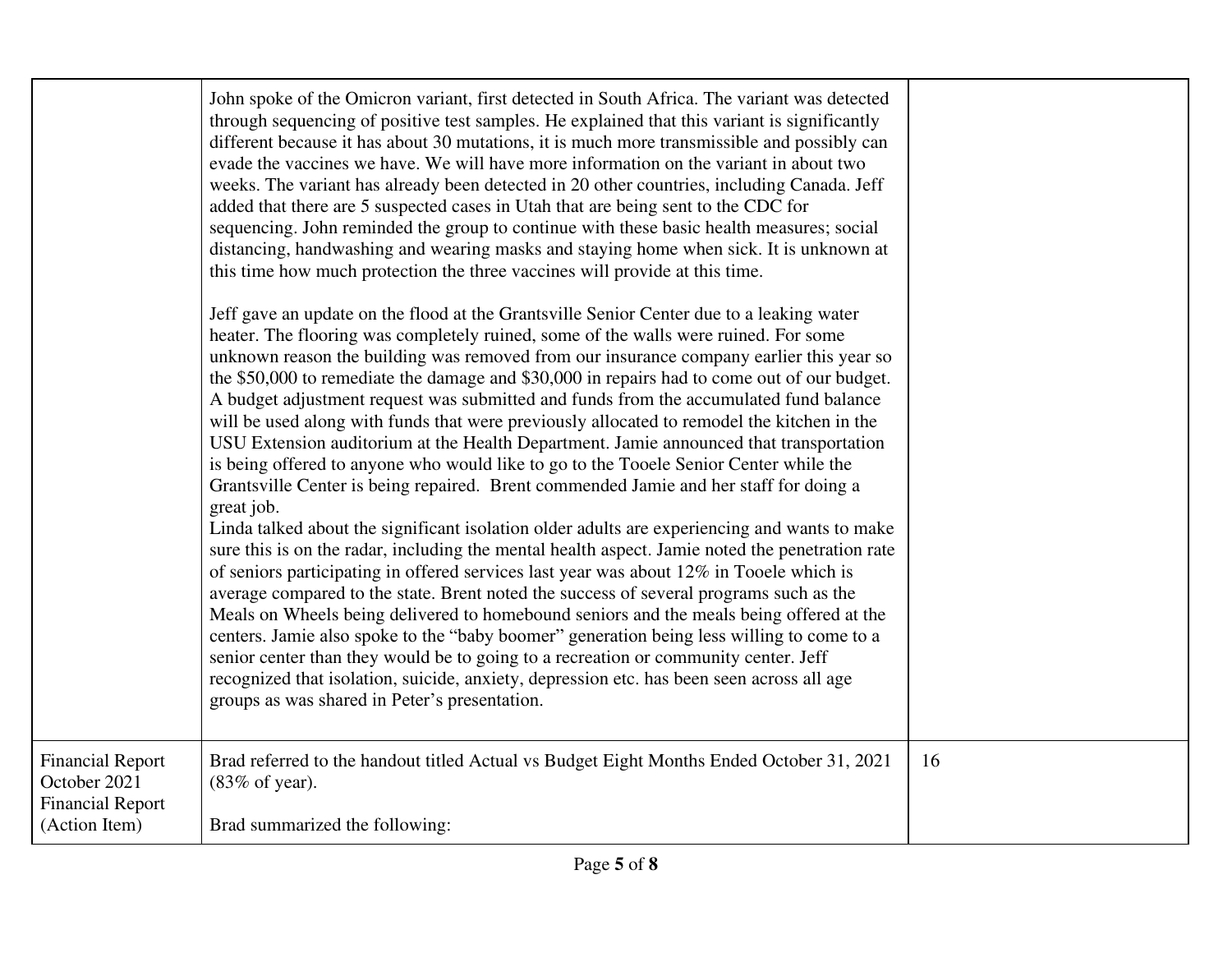| 2022 Budget<br>Update<br>(Information Item)<br><b>Brad Gillies</b> | REVENUE- Operating revenue through October 31, 2021 is about 73% of the annual<br>budget and does not include any money received for COVID, COVID funds are listed<br>separately on the report. Reimbursements on state contracts are always a month behind so<br>they are not yet accounted for. Fees collected for services such as seasonal flu shots will<br>increase soon and that will bring us closer to our budget by year-end.                                                                                                                                                                                                                                                                                                  |  |
|--------------------------------------------------------------------|------------------------------------------------------------------------------------------------------------------------------------------------------------------------------------------------------------------------------------------------------------------------------------------------------------------------------------------------------------------------------------------------------------------------------------------------------------------------------------------------------------------------------------------------------------------------------------------------------------------------------------------------------------------------------------------------------------------------------------------|--|
|                                                                    | EXPENSES- Operating expenses through October 31 are about four million compared to<br>5.7 million that was budgeted resulting in about 70% of budget. All departments are under<br>budget.                                                                                                                                                                                                                                                                                                                                                                                                                                                                                                                                               |  |
|                                                                    | NET OPERATING- Net operating shortfall for the ten months is about one million short,<br>but we had budgeted to be about 1.6 million short or 62% of what we had budgeted for the<br>year. We had budgeted to take about \$339,000 out of our accumulated fund balance which<br>would balance out our budget. The shortfall will be covered by other budgeted sources such<br>as the County contribution, the health tax levy, and if necessary, the Department's fund<br>balance. Tax levy money collected in November from property taxes will help make up the<br>shortfall and that should eliminate the need to pull funds from our fund balance.                                                                                   |  |
|                                                                    | COVID- expenditures so far total \$1,008,251. This includes \$474,958 in direct expenses<br>such as COVID employee wages and benefits, contact tracing, community healthcare<br>workers, computers, and other equipment. Indirect expenses total \$533,293. This includes<br>wages and benefits for non-COVID employees during the time they've spent on COVID<br>related activities. Several employees' wages are covered 100% by COVID funding. Some<br>staff are allocating time back to COVID contracts that are not included in the revenue. All<br>COVID related expenditures have been covered by separate grants and fundings.<br>Tom would like to see more detail on the revenue such as which programs are short or<br>ahead. |  |
|                                                                    | Brent entertained a motion to accept the financial report as presented.                                                                                                                                                                                                                                                                                                                                                                                                                                                                                                                                                                                                                                                                  |  |
|                                                                    | Brad reported there is no final budget as of today. The proposed budget was presented to the<br>County Council, Manager and Auditor on November 16 <sup>th</sup> . Some changes to the original<br>budget that was presented to this group at the last meeting include that now each department                                                                                                                                                                                                                                                                                                                                                                                                                                          |  |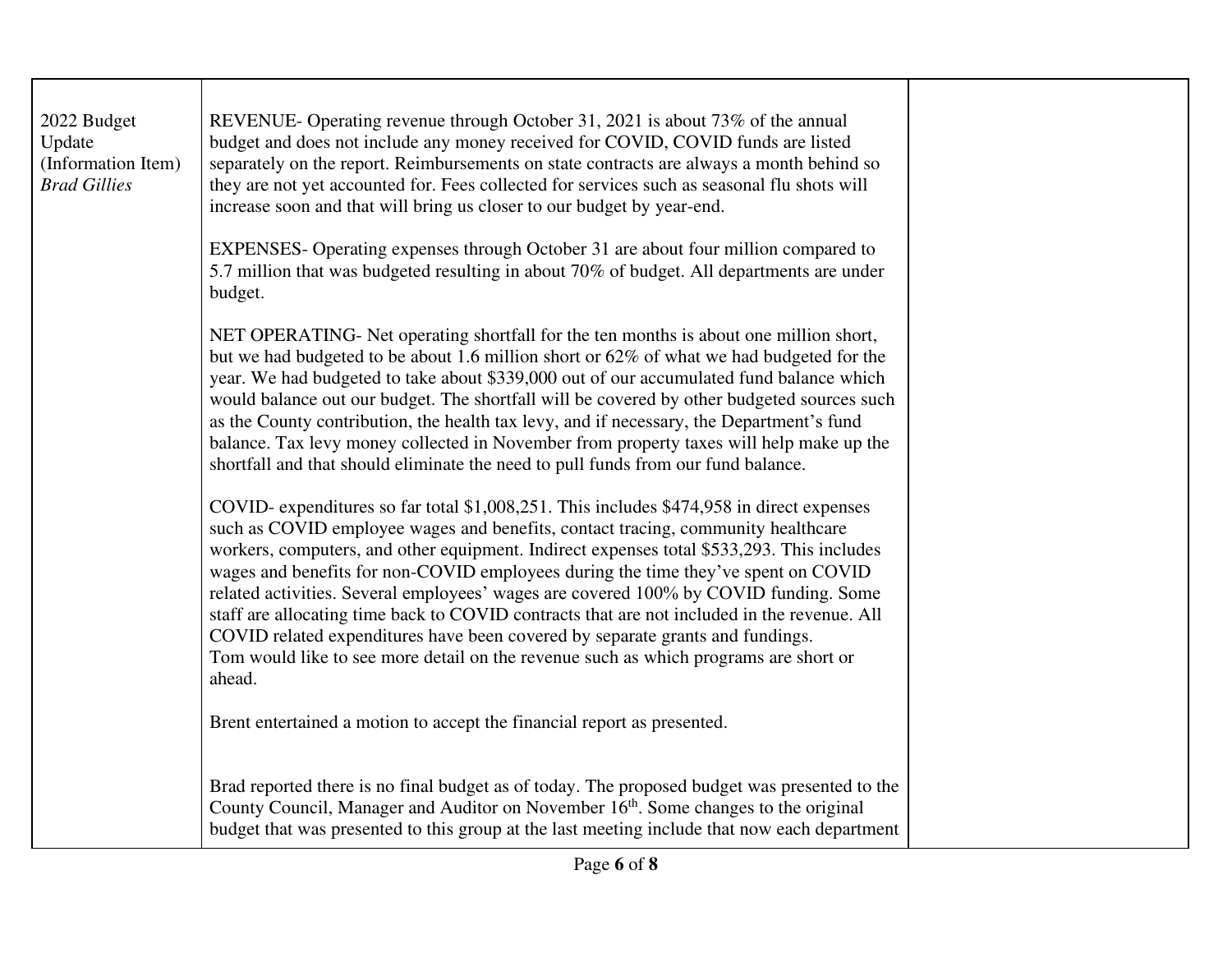|                                                                                                                                                       | within the county will be responsible to cover their own expenses related to their facilities.<br>In the past this fell under the Facilities Dept. budget, with the exception of large items. We<br>now have a \$100,00 line item in our budget called Building Maintenance, this will be an<br>additional expense. A second additional expense charged by the county will be for an<br>Admin fee. The fee will cover expenses for services non grant related for IT, HR, Legal<br>services, the fee is \$183,000. These additional fees will come out of our fund balance and<br>for now we don't foresee the need to increase fees or raise the tax levy. Brent agreed it is<br>good to be able to see what each department is costing to operate and maintain. Tom<br>explained the benefits of these changes. Brad added that going forward these line items will<br>show in our budget. We will request at a future date to set aside additional funds in the<br>Capital Expenditure Reserve for building maintenance needs, more details will be included<br>with the request.                                                         |  |
|-------------------------------------------------------------------------------------------------------------------------------------------------------|----------------------------------------------------------------------------------------------------------------------------------------------------------------------------------------------------------------------------------------------------------------------------------------------------------------------------------------------------------------------------------------------------------------------------------------------------------------------------------------------------------------------------------------------------------------------------------------------------------------------------------------------------------------------------------------------------------------------------------------------------------------------------------------------------------------------------------------------------------------------------------------------------------------------------------------------------------------------------------------------------------------------------------------------------------------------------------------------------------------------------------------------|--|
| <b>Aging Services</b><br>Senior Center<br><b>COVID Response</b><br>(Information Item)<br>Jamie Zwerin                                                 | Jamie gave an update on COVID precautions being taken at the centers. Due to still being at<br>the high transmission level masks are still required. We continue to try and protect our<br>vulnerable population. Several youth groups have asked to come and perform at the centers,<br>but it is still too risky to have them come knowing they may not be vaccinated. Some<br>seniors have stopped coming to the centers because of the mask requirement, Jamie has<br>tried reaching out to them. With the recent flood of the Grantsville Senior Center, repairs<br>are currently under way and hopefully the center can reopen at the beginning of the year.<br>Landscaping will start in January. Jamie expressed her appreciation for the support she has<br>received from both Tom and Brent. She recognized Amy Royal and Tracy Frailey for their<br>help in getting the homebound seniors vaccinated. Transportation is still available for those<br>needing a ride to come to the Health Department to get vaccinated and staff are available to<br>come out to the parking lot, so they don't have to get out of their vehicle. |  |
| Health Promotion &<br><b>Prevention Services</b><br>Update<br><b>Prevention Services</b><br><b>Annual Report</b><br>(Information Item)<br>Peter Clegg | Peter showed the group a presentation titled Annual Prevention Report FY21. He explained<br>that this report is submitted annually to the Division of Substance Abuse and Mental Health.<br>The report contained data from the 2021 Student Health and Risk Prevention (SHARP)<br>survey. The report shows progress on using evidence-based strategies to meet goals and<br>objectives set in our Area Plan. Countywide and coalition specific goals and results were<br>shared. Coalition area successes that were shared included North Valley Communities That                                                                                                                                                                                                                                                                                                                                                                                                                                                                                                                                                                            |  |